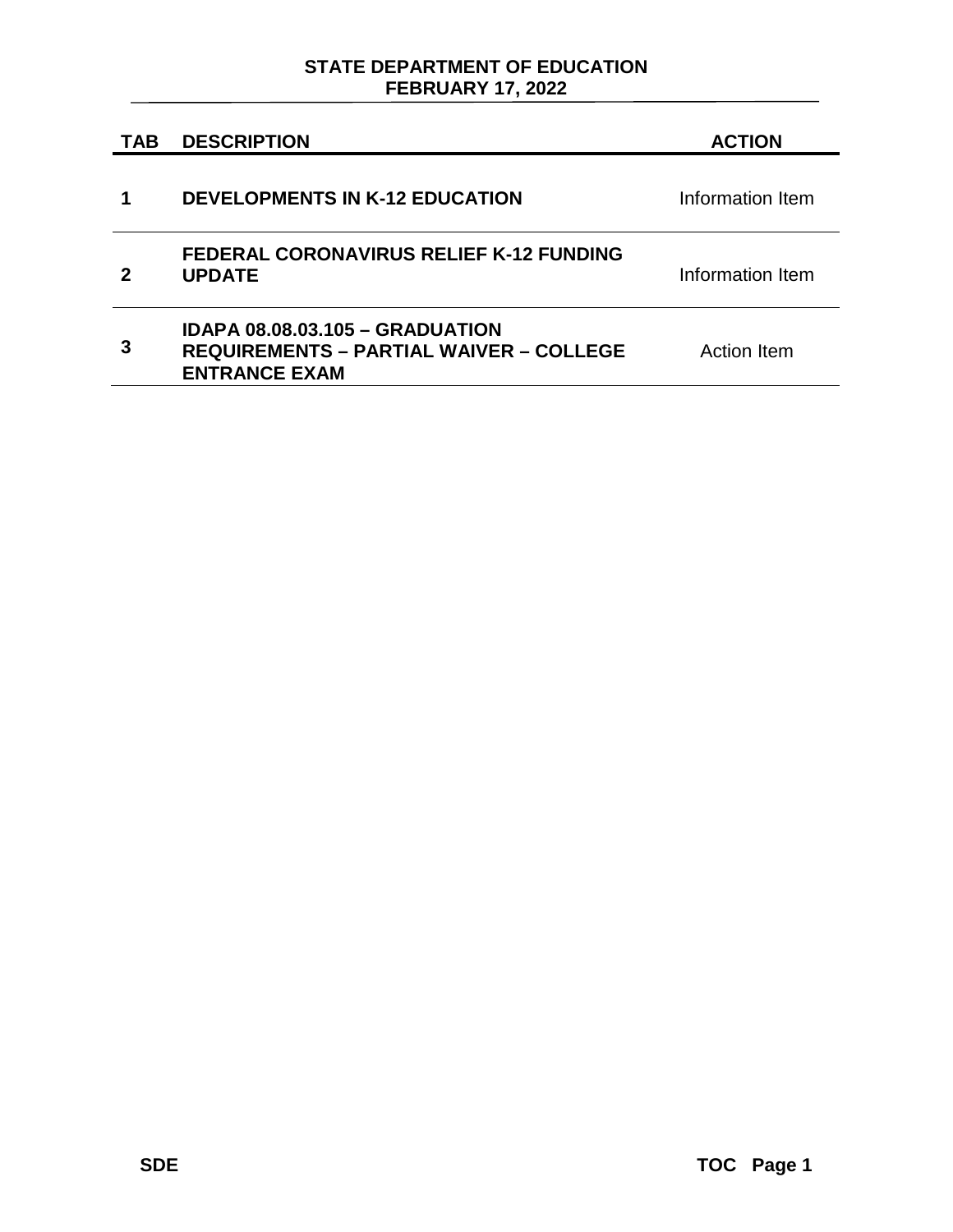## **SUBJECT**

Developments in K-12 Education

### **BACKGROUND/DISCUSSION**

Sherri Ybarra, Superintendent of Public Instruction, will share developments in K-12 Education with the Board, including:

- Legislative Update
- Mastery Based School Tour
- ESSA Consolidated State Plan Amendment Update

### **BOARD ACTION**

This item is for informational purposes only.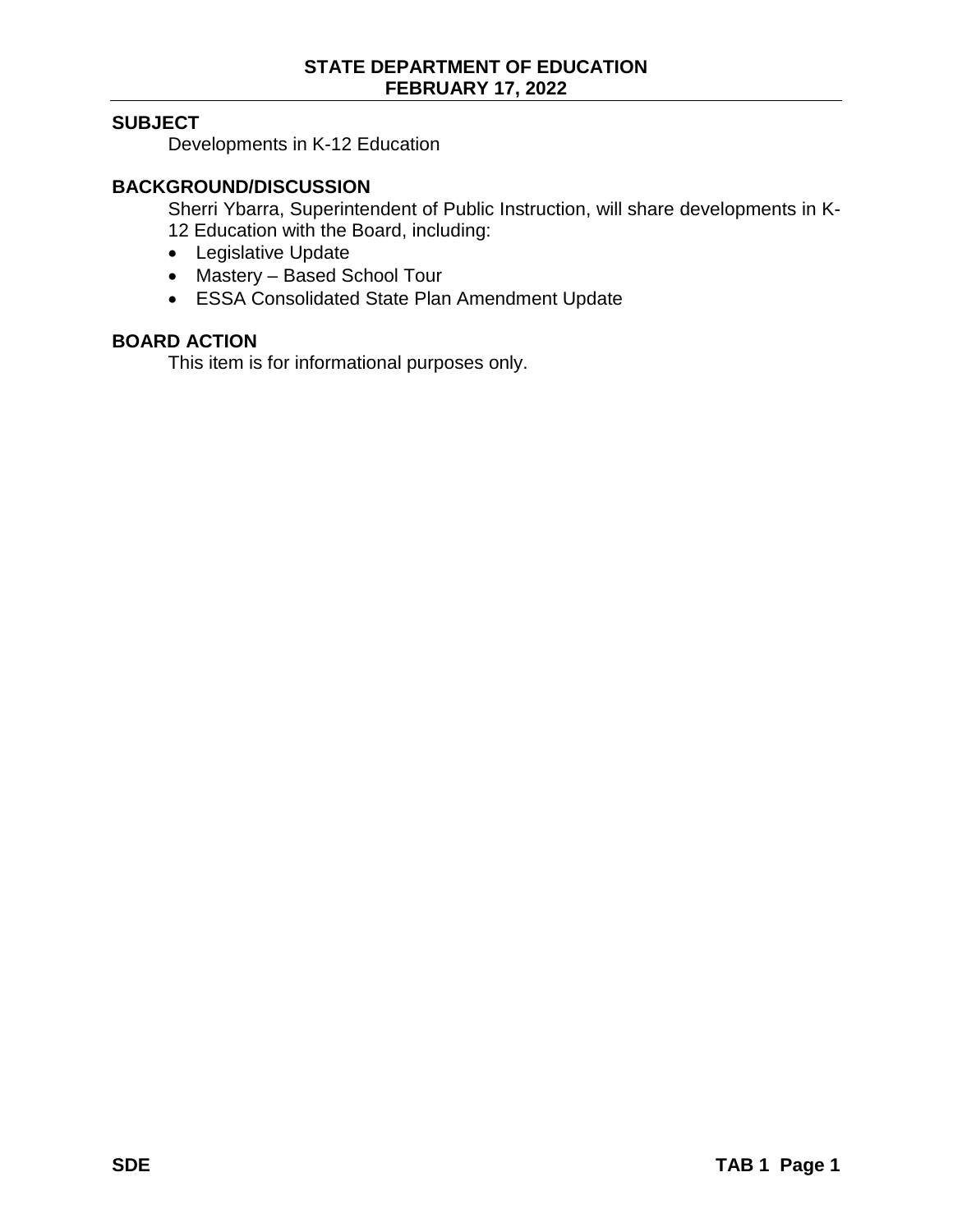# **STATE DEPARTMENT OF EDUCATION**

### **SUBJECT**

Federal Coronavirus Relief K-12 Funding Update

# **REFERENCE**

| March - April 2020 | The Board received weekly updates on the federal<br>response to the coronavirus (COVID-19) pandemic<br>and the availability of funding through the CARES Act.                                                                                                                                                                                                                                                                                                                                                                                                                                            |
|--------------------|----------------------------------------------------------------------------------------------------------------------------------------------------------------------------------------------------------------------------------------------------------------------------------------------------------------------------------------------------------------------------------------------------------------------------------------------------------------------------------------------------------------------------------------------------------------------------------------------------------|
| April 27, 2020     | The Board received an update on the allowable uses<br>and amount of funds available to Idaho through the<br><b>Elementary and Secondary School Emergency Relief</b><br>Fund and Governor's Emergency Education Relief<br>Fund.                                                                                                                                                                                                                                                                                                                                                                           |
| May 4, 2020        | The Board directed staff to move forward with data<br>analysis for the discussed proposals and to identify<br>sources of funds for those proposals.                                                                                                                                                                                                                                                                                                                                                                                                                                                      |
| June 10, 2020      | The Board approved the use of the ESSER 10% SEA<br>reserve funds for grants to local education agencies<br>and for funding for professional development to provide<br>social emotional and behavioral health supports<br>remotely;                                                                                                                                                                                                                                                                                                                                                                       |
| July 15, 2020      | The Board approved a methodology and grant<br>application for \$30,000,000 from Idaho's relief funds<br>through the Governor's Coronavirus Financial Advisory<br>Committee.                                                                                                                                                                                                                                                                                                                                                                                                                              |
| August 26, 2020    | The Board approved a methodology and allocation for<br>\$1,000,000 from the ESSER 10% SEA reserve funds<br>for social emotional and behavioral health supports.                                                                                                                                                                                                                                                                                                                                                                                                                                          |
| October 21, 2020   | The Board received a CARES Act funding source and<br>equitable services update.                                                                                                                                                                                                                                                                                                                                                                                                                                                                                                                          |
| February 17, 2021  | The Board received a CARES Act funding update and<br>a CRRSA Act overview.                                                                                                                                                                                                                                                                                                                                                                                                                                                                                                                               |
| April 5, 2021      | The Board approved the use of \$1,851,300 of CRRSA<br>Act ESSER II State Set-Aside Reserve funds to be<br>distributed to local education agencies who received<br>no ESSER II funds or low ESSER II funding and<br>approved the use of up to \$300,000 in ESSER II SEA<br>Reserve funds for the State Department of Education<br>to administer the federal coronavirus relief funds.<br>The Board approved to preliminarily designate the use<br>of the 2.5% of the ARP ESSER State Set-Aside<br>Reserve funds to local education agencies who<br>received no ARP ESSER funds or low ARP ESSER<br>funds. |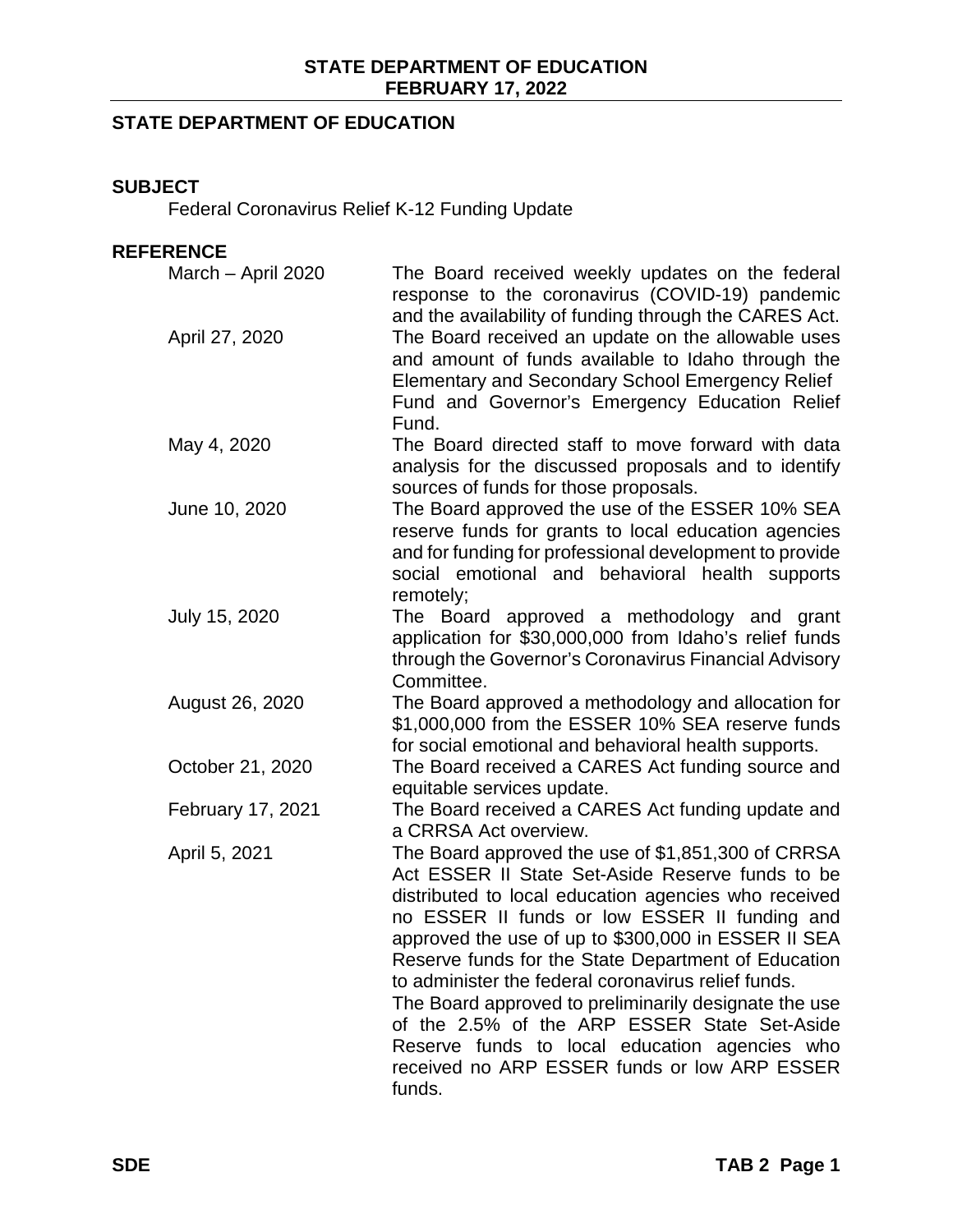| April 22, 2021    | The Board received an update on the COVID Relief K-<br>12 funds, which included CARES Act ESSER, CRRSA<br>Act ESSER, ARP ESSER, CRRSA EANS and ARP<br>EANS.                                                                                                                                                                                          |
|-------------------|------------------------------------------------------------------------------------------------------------------------------------------------------------------------------------------------------------------------------------------------------------------------------------------------------------------------------------------------------|
| June 16, 2021     | The Board was provided an update on the Coronavirus<br>Relief, CFAC Funds and ESSERF, including CARES<br>Act, CRRSA Act, EANS, and ARP ESSER.                                                                                                                                                                                                        |
| August 25, 2021   | The Board received an ESSER draw down overview<br>and a brief update on the CRRSA Act Emergency<br>Assistance to Non-Public Schools grant.                                                                                                                                                                                                           |
| October 21, 2021  | The Board received a brief update on expended<br>ESSER funds, the status of the LEA Safe Return to In-<br>Person Instruction Plans and the LEA ARP ESSER<br>Use of Funds Plans, and the amendment for the Idaho<br>ARP ESSER State Plan. The Board also approved the<br>distribution methodology of 2.5% of the 10% ARP<br><b>ESSER SEA reserve.</b> |
| December 15, 2021 | The Board received a high level update on expenditure<br>amounts and percentages for the CARES Act, CRRSA<br>Act, and ARP ESSER, a brief overview of the U.S.<br>Department of Education's (USED) proposed ESSER<br>reporting requirements, and an update on<br>the<br>Governor's Substitute grant, which closed<br>for                              |

### **BACKGROUND/DISCUSSION**

The CARES Act, signed into law March 27, 2020, provides financial relief to local educational agencies (LEAs) from the Elementary and Secondary School Emergency Relief (ESSER) Fund and the Coronavirus Relief Fund through the Governor's Coronavirus Financial Advisory Committee. The CARES Act allowed the State Education Agency (SEA), to reserve up to 10 percent of the Elementary and Secondary School Emergency Relief (ESSER) Fund for grants to LEAs to be used for emergency needs as determined by the SEA to address issues responding to COVID-19. These funds were required to be awarded by May 18, 2021, and expended by September 30, 2022. At its July 15, 2020 meeting, the Board adopted the funding distributions, which included \$3.785 million for distance/blended learning with a priority for a learning management system (LMS). At the July 15 meeting, the Board also approved a methodology and grant application for \$30 million in funding from Idaho's relief funds through the Governor's Coronavirus Financial Advisory Committee to close the digital divide. A Review Committee was convened to read the applications and make recommendations for funding.

reimbursement requests December 15, 2021.

The Coronavirus Response and Relief Supplemental Appropriation (CRRSA) Act was signed into law December 27, 2020. Included in the CRRSA Act, the performance period for the CARES Act Coronavirus Relief Fund was extended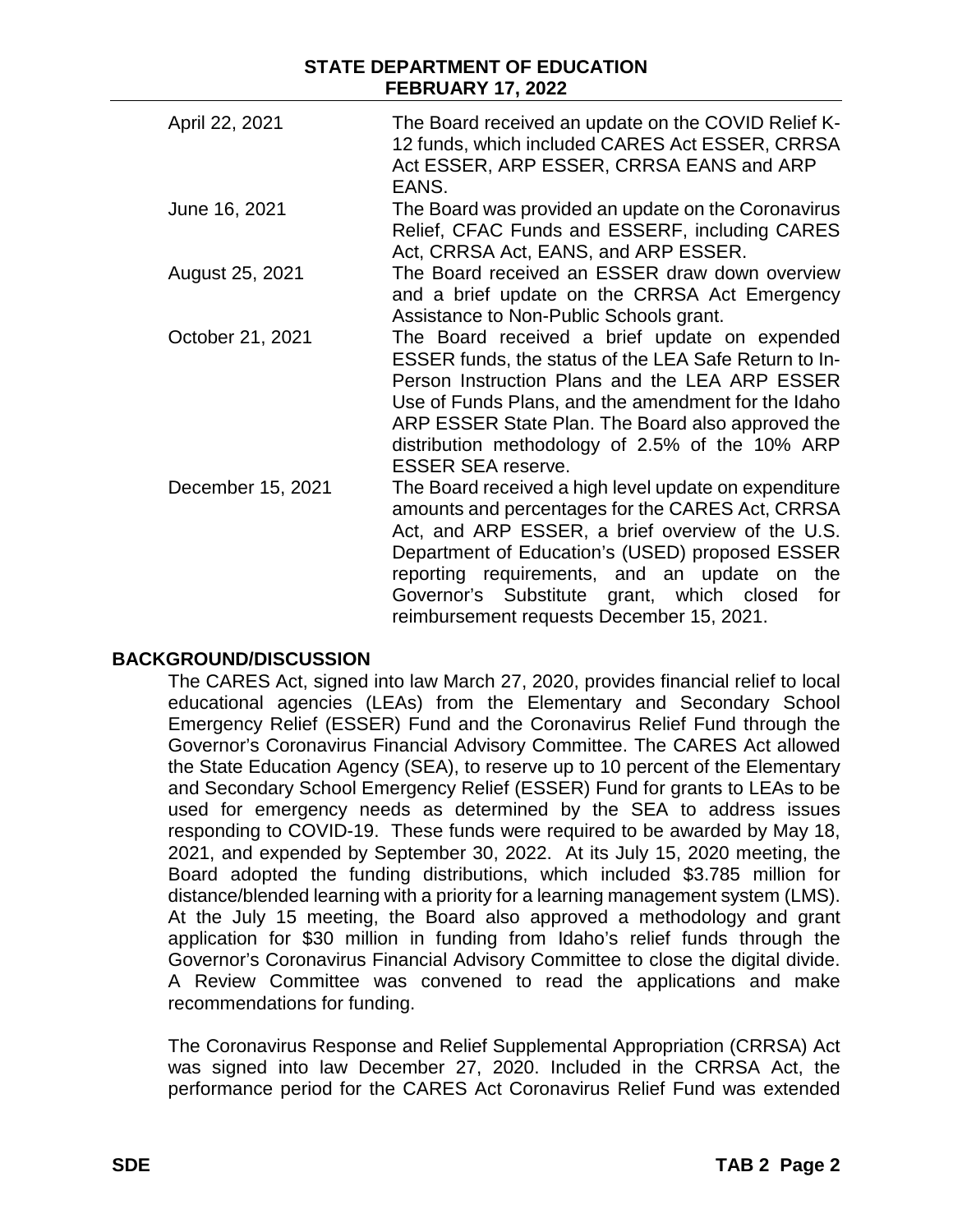from December 30, 2020 to December 31, 2021. The Division of Financial Management closed the Coronavirus Relief Funds June 30, 2021, which means Departments last Grant Reimbursement Application (GRA) payment to LEAs was made June 25, 2021.

The CRRSA Act provides Idaho an additional \$195,890,413 for K-12 public education under ESSER II. Of this amount, 90% or \$176,301,372 has been allocated to local education agencies (LEAs) based on each LEA's proportional share of Title I-A funds for 2020-2021. The remaining 10%, or \$19,589,041, represents a state set-aside reserve for emergency needs as determined by the SEA to address issues responding to COVID-19, including measuring and addressing learning loss. Of these state set-aside funds, \$979,452 may be used for administrative costs. The State Department of Education requested \$300,000 of these funds to administer the federal fund distributions. All CRRSA Act ESSER I and ESSER II funds must relate to preventing, preparing for, and responding to COVID-19.

The American Rescue Plan (ARP) Act was signed into law March 11, 2021 and provides Idaho \$440,131,922 for K-12 education. Of this amount, 90% was allocated to LEAs. LEAs must spend 20% of their allocation on addressing lost instructional time. The remaining 10% State Set-Aside Reserve must be used to address learning loss (5%), summer enrichment (1%), after school programs (1%) and emergency needs and administrative costs (3%) identified by the Board. The Idaho ARP ESSER State Plan was approved with conditions on September 13, 2021. An amended plan with more information on stakeholder engagement (Section C) and identification of the evidence-based interventions (Section D) was provided to the U.S. Department of Education on October 28, 2021. Idaho received its final award amount for ARP Act ESSER Funds on September 13, 2021.

During the October 21, 2021 regular Board Meeting, the Board approved the methodology for allocating 2.5% of ARP ESSER State Set-Aside funds for non-Title and low Title LEAs, including the Idaho Bureau of Educational Services for the Deaf and Blind (IBESDB). The methodology included funding IBESDB \$590,000 first and using the base amount of \$349,143 to 16 non-Title LEAs and 42 low-Title I-A LEAs to bring them up to a base amount.

The Governor's Emergency Education Relief Fund (GEER) includes a separate program of Emergency Assistance for non-Public Schools (EANS) under the CARES Act for which eligible non-public schools may apply to an SEA to receive services or assistance related to the pandemic. The EANS Certification and Agreement application was submitted to and approved by the U.S. Department of Education on February 11, 2021. The State Board identified the State Department of Education as the administrator of this program. Idaho received \$19,581,608 for services and assistance to non-public schools. \$5,543,122 is obligated for assistance, services, and reimbursements to non-public schools. This includes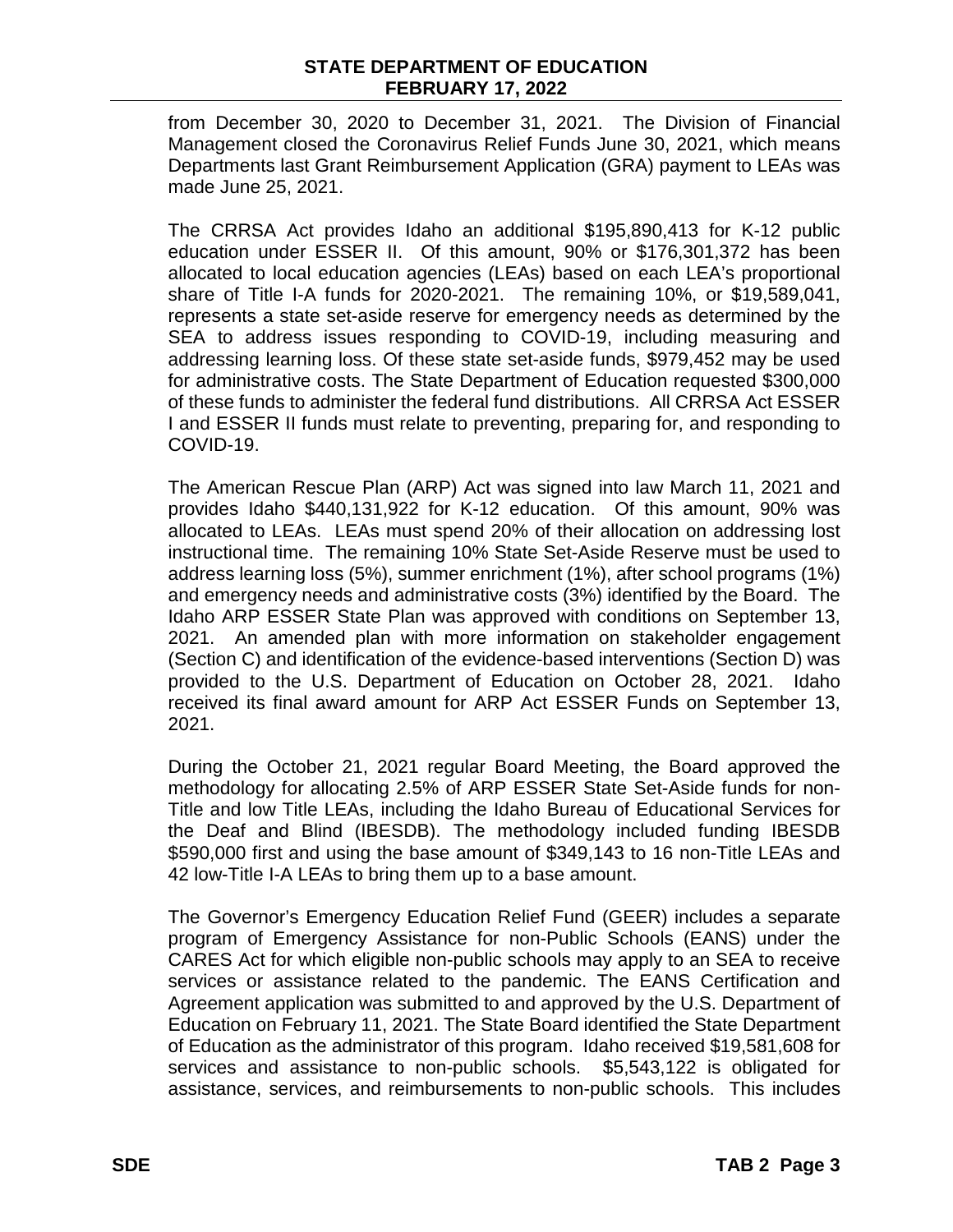\$200,000 for the Department to implement the program, monitor the schools for uses of funds, and to oversee inventory expenditures. \$13,838,486 was reverted back to the Governor's office.

On November 12, 2021, Idaho was awarded \$21,961,960 through the ARP EANS grant to provide services and assistance to non-public schools. Similar to the CRRSA Act EANS, the Governor is the grantee and the SEA is the fiscal agent and administrator of the grant, the Department of Education was delegated to administer the grant on behalf of the Board. The Department has released an application to all non-public schools. The application period closes February 9, 2022. Applications will be reviewed for eligibility and to ensure that all required information is provided. Consultation with each individual non-public school will determine which services or assistance the Department will provide either directly to private schools or through contractors. The Department will provide technical assistance support to these non-public schools through the life of the grant, September 30, 2024. Unobligated funds in the amount of approximately \$15.9M remaining six months after the grant was issued, will revert to the Governor's office for use on any authorized activity under the Governor's Emergency Education Relief (GEER) fund.

### **IMPACT**

This agenda item provides the Board with a high-level update on the most recent information on the COVID-19 relief funds.

### **BOARD STAFF COMMENTS AND RECOMMENDATIONS**

The CARES Act established multiple funds dedicated to addressing impacts to education due to the COVID-19, two of these provide allocations at the state level, while a third fund, the Higher Education Relief Act is distributed directly to the postsecondary institutions. The two funds that provided allocations at the state level are the Governor's Emergency Education Relief (GEER) Fund and the Elementary and Secondary School Emergency Relief (ESSER) Fund. The CARES Act ESSER Fund allocated funds to the state education agencies based on the same proportion as states receive funds under Part A of Title I of the Elementary and Secondary Education Act in fiscal year 2019. Idaho's share of this fund was \$47,854,695. From this amount a minimum of \$43,069,20226 (90%) had to be distributed to the local education agencies (LEAs) based on the LEAs' proportional share of the state's Part A, Title I funds. These funds are then distributed based on each LEAs' propositional share of Part A, Title I funds received in 2019. Not all LEAs receive Part A, Title I funds. Part A, Title I funds are distributed based on an LEAs share of eligible Title I students. Up to 10 percent (10%) of these funds, \$4,785,470, could be reserved by the SEA "to be used for emergency needs as determined by the SEA to address issues responding to COVID-19." States have one year from date of the federal ESSER award to award or subgrant the funds.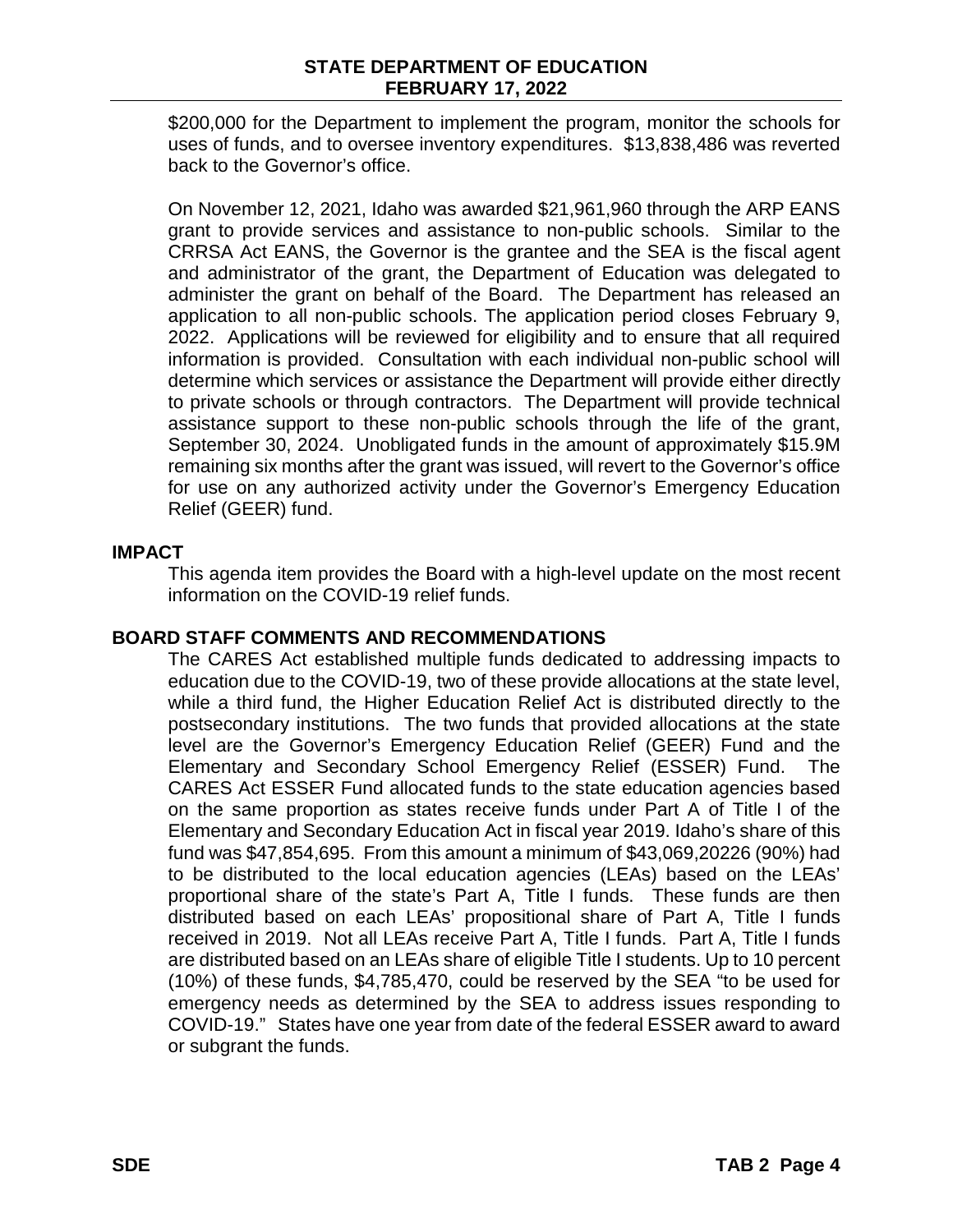The Coronavirus Response and Relief Supplemental Appropriations Act, 2020 (CRRSA Act) expanded the ESSER Fund. Funds appropriated through the CRRSA Act are referred to as the ESSER II funds. The ESSER II fund awards to SEAs are in the same proportion as each State received funds under Part A of Title I of the Elementary and Secondary Education Act of 1965, as amended, in fiscal year 2020. Idaho will receive \$195,890,413 in ESSER II funding. Of this amount, at least \$176,301,372 must be distributed to LEAs based on the Title I distribution methodology. Like ESSER I, 10% of the funds may be reserved for use by the SEA. Of these reserve funds ½ of 1% of the total award may be used for administrative costs. The SEA 10% reserve is \$19,589,041, of this, up to \$979,452 could be used for administrative costs. The State Department of Education requested spending authority for \$300,000 of these funds to administer the distribution of the federal funds. To date, the Board has earmarked the following portions of the SEA set aside for use:

| <b>Total 10% SEA Set Aside</b>      | \$43,994,204 | <b>Proposed Use</b>        | Remaining   |
|-------------------------------------|--------------|----------------------------|-------------|
| 3% of Total - Emergency Needs       | \$13,198,261 | 2.5% Non-Title, Low-Title  | \$599,710   |
|                                     |              | \$10,998,551               |             |
|                                     |              | Statewide PD and mentoring |             |
|                                     |              | Platform \$1,600,000       |             |
| 5% of Total - Learning Loss         | \$21,997,102 | AOC Use \$100,000          |             |
|                                     |              | Mathematics Accelerated    | \$297,102   |
|                                     |              | Learning Collaborative     |             |
|                                     |              | \$3,500,000                |             |
|                                     |              | Dyslexia Handbook          |             |
|                                     |              | \$100,000                  |             |
|                                     |              | <b>ISEE Enhancements</b>   |             |
|                                     |              | \$18,000,000               |             |
| 1% of Total - Summer Enrichment     | \$4,399,420  | <b>ISEE Enhancement</b>    | \$0         |
|                                     |              | \$1,000,000                |             |
|                                     |              | Summer/After School        |             |
|                                     |              | Learning Initiative        |             |
|                                     |              | \$3,399,420                |             |
| 1% of Total - After School Programs | \$4,399,421  | <b>ISEE Enhancement</b>    | \$2,398,842 |
|                                     |              | \$1,000,000                |             |
|                                     |              | Summer/After School        |             |
|                                     |              | Learning Initiative        |             |
|                                     |              | \$1,000,579                |             |

## **BOARD ACTION**

This item is for informational purposes only.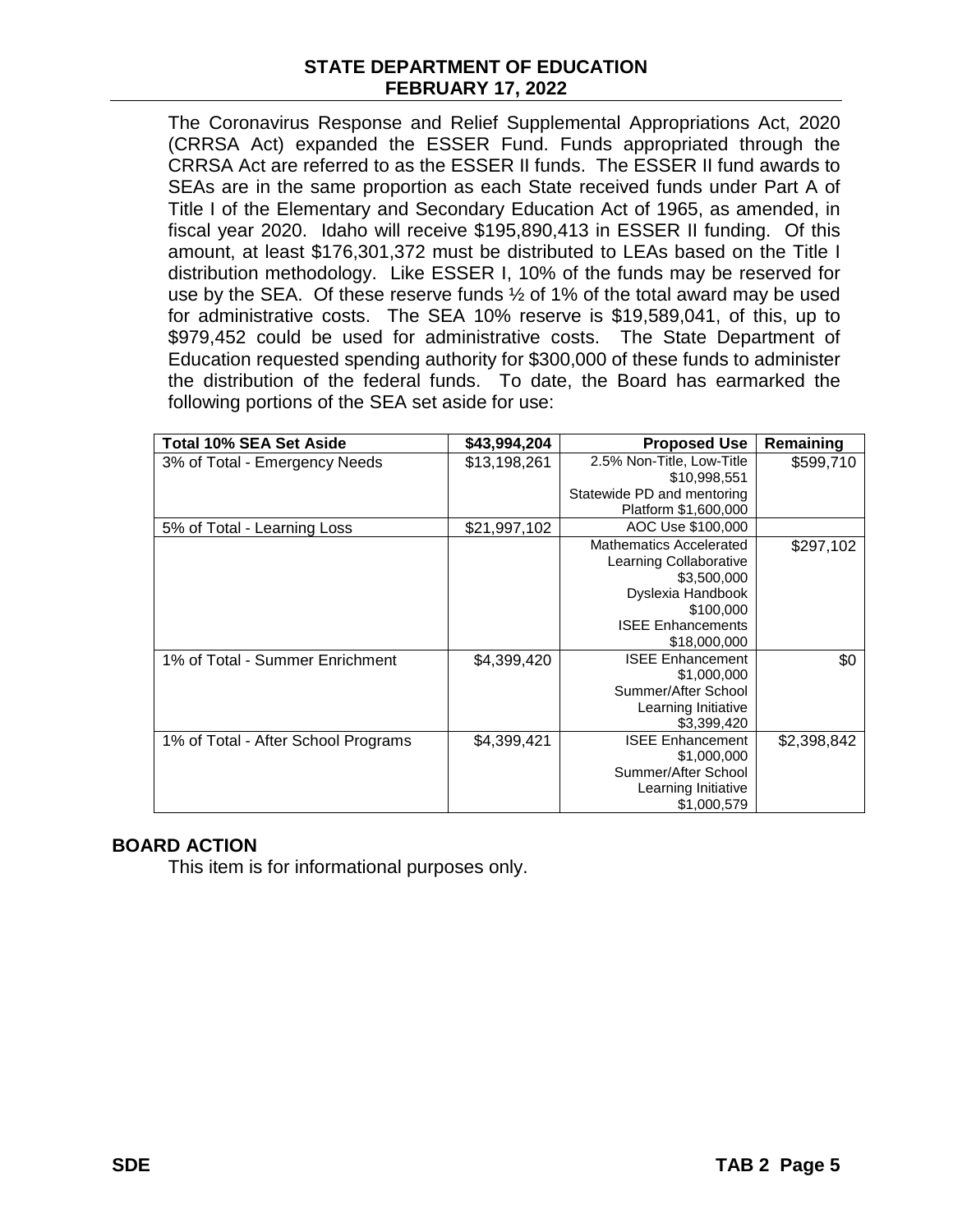### **SUBJECT**

IDAPA 08.02.03.105 – Graduation Requirements – Partial Waiver – College Entrance Exam

#### **REFERENCE**

| March 23, 2020    | Board approved partial waiver of IDAPA 08.02.03.105,<br>waiving the college entrance exam and senior project<br>graduation requirements for students graduating in<br>2020.                                                                                  |
|-------------------|--------------------------------------------------------------------------------------------------------------------------------------------------------------------------------------------------------------------------------------------------------------|
| October 2020      | Board approved partial waiver of IDAPA 08.02.03.105,<br>waiving the senior project graduation requirement for<br>students graduating in 2021.                                                                                                                |
| December 17, 2020 | Board approved partial waiver of IDAPA 08.02.03.105,<br>waiving the college entrance exam and senior project<br>graduation requirements for students graduating in<br>2021.                                                                                  |
| June 16, 2021     | Board approved temporary rules re-enacting education<br>related administrative rules that would have expired at<br>the end of the 2021 Legislative session.                                                                                                  |
| August 25, 2021   | Board approved proposed rule, docket number 08-<br>0202-2101, removing the college entrance exam from<br>the high school graduation requirements while<br>maintaining the assessment as one of the required<br>assessments schools must administer annually. |
| October 21, 2021  | Board approved proposed omnibus rule docket<br>number 08-0000-2100, incorporating negotiated rule,<br>Docket 08-0203-2101.                                                                                                                                   |
| November 29, 2021 | Board approved pending rule, docket number 08-0000-<br>2000, removing the college entrance exam from the<br>high school graduation requirements while maintaining<br>the assessment as one of the required assessments<br>schools must administer annually.  |

### **APPLICABLE STATUTE, RULE, OR POLICY**

Idaho Administrative Code, IDAPA 08.02.01 - Administration and 08.02.03.105, **High School Graduation Requirements** 

### **BACKGROUND/DISCUSSION**

In accordance with IDAPA 08.02.03.105, students must take a college entrance exam to meet minimum state graduation requirements. This requirement was put in place as part of the high school redesign efforts in 2006, effective for students entering the 9th grade in 2009. At that time, it was determined that many students were choosing not to take a college entrance exam because they did not feel they would be successful in college or had just not contemplated going on to some form of postsecondary education after high school. It was also determined that the cost of taking the exam was a barrier for many students. By requiring a college entrance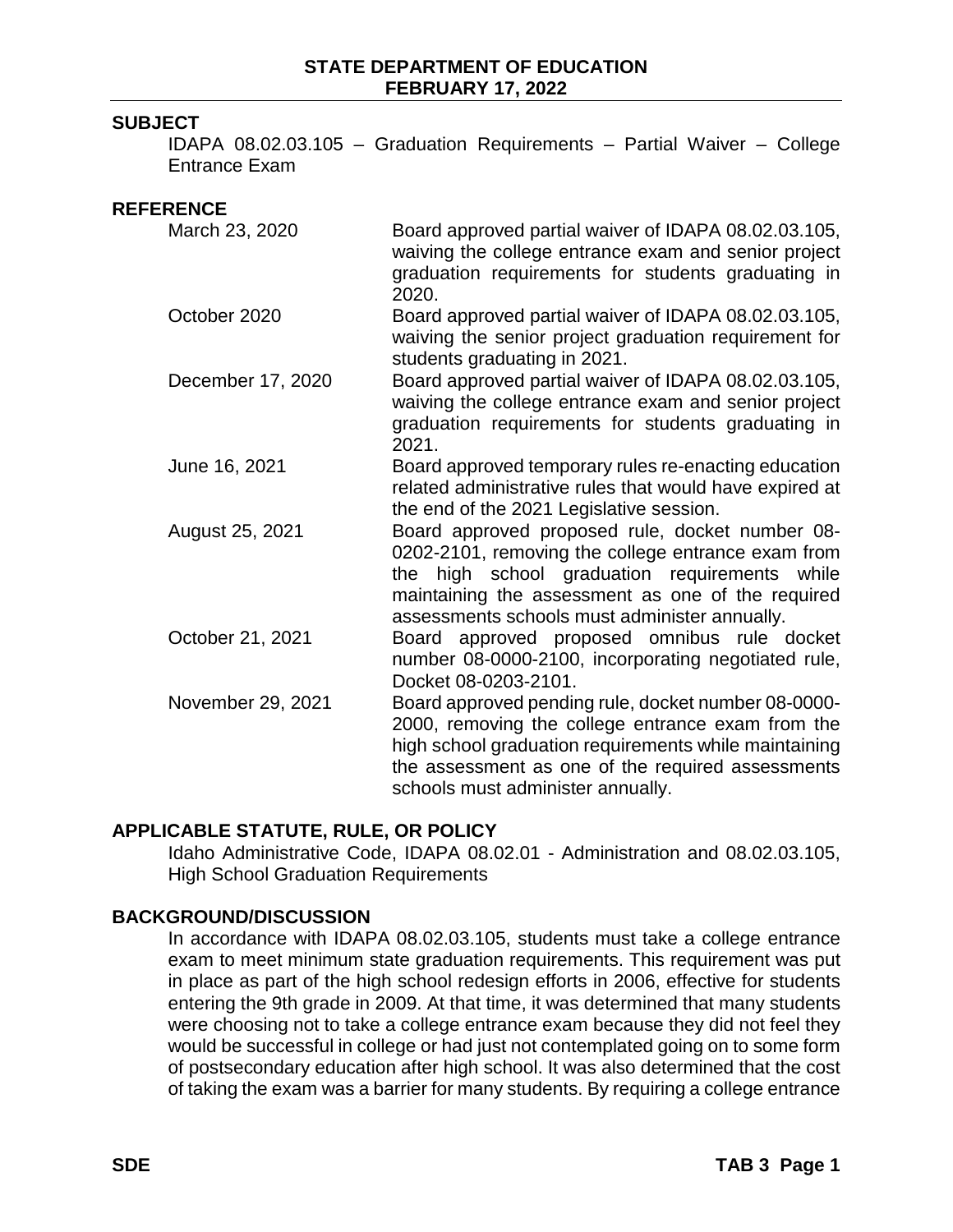### **STATE DEPARTMENT OF EDUCATION FEBRUARY 17, 2022**

exam as part of the State's minimum graduation requirements, the Board and the State Department of Education were able to advocate for and received funding for a statewide administration of a college entrance exam, allowing students the opportunity to take the exam during their junior year at no cost to themselves. Through the state procurement processes, the College Board and the SAT were contracted with to provide the exam.

The statewide administration of the exam takes place in the spring each year. Due to the Coronavirus pandemic the administration of the Spring 2020 exam was cancelled, and consequently the requirement was waived for the Class of 2020. The Fall 2020 exam was provided in place of the cancelled Spring 2020 exam for the Class of 2021 to meet the requirement; however, the Board later waived the requirement for the Class of 2021 due to public safety concerns from COVID-19, as well as a significant gap in instructional time earlier in the year.

For the Class of 2022, of the 22,730 unique seniors who were enrolled in Idaho public schools as of the first Friday of November, only 82.1% (n=18,658) participated in the Spring 2021 exam. This is identical to that of the Class of 2021 for whom the requirement was waived by the Board, as referenced in the agenda for the December 17, 2020 board meeting. Although some of the non-participants are exempt from the graduation requirement or participate in ACT or ACCUPLACER in accordance with IDAPA 08.02.03.105, our students, schools, and communities still struggle with COVID-19. SAT is a paper-and-pencil assessment, and no remote testing option is available due to test security reasons. In addition, once the pending rule docket number 08-0202-2101 takes effect, the Class of 2023 and beyond will not be held to this graduation requirement.

#### **IMPACT**

Waiver of the college entrance exam requirement for students graduating at the end of the current school year will remove the requirement as a minimum state requirement while still allowing schools who want to maintain it to still require it. Given the ongoing uncertainties of the pandemic, students' ability to participate could be affected.

#### **BOARD STAFF COMMENTS AND RECOMMENDATIONS**

IDAPA 08.02.01.007 authorizes the Board to waive education rules not required by state or federal law. This authorization grants the Board the ability to provide school districts and charter schools with added flexibility to respond to unforeseen circumstances. Waivers approved by the Board are specific and time limited.

The Board waived the requirement for the students graduating in 2021 from having to take a college entrance exam to graduate at the December 2020 regular Board meeting. The 2021 graduating class had limited opportunities to take the exam during their junior year as a result of the pandemic. As seniors, in 2021, this class of students was provided an opportunity to take the SAT during the Idaho school test days in September (September 23<sup>rd</sup>) and October (October 14<sup>th</sup> and 27<sup>th</sup>) and